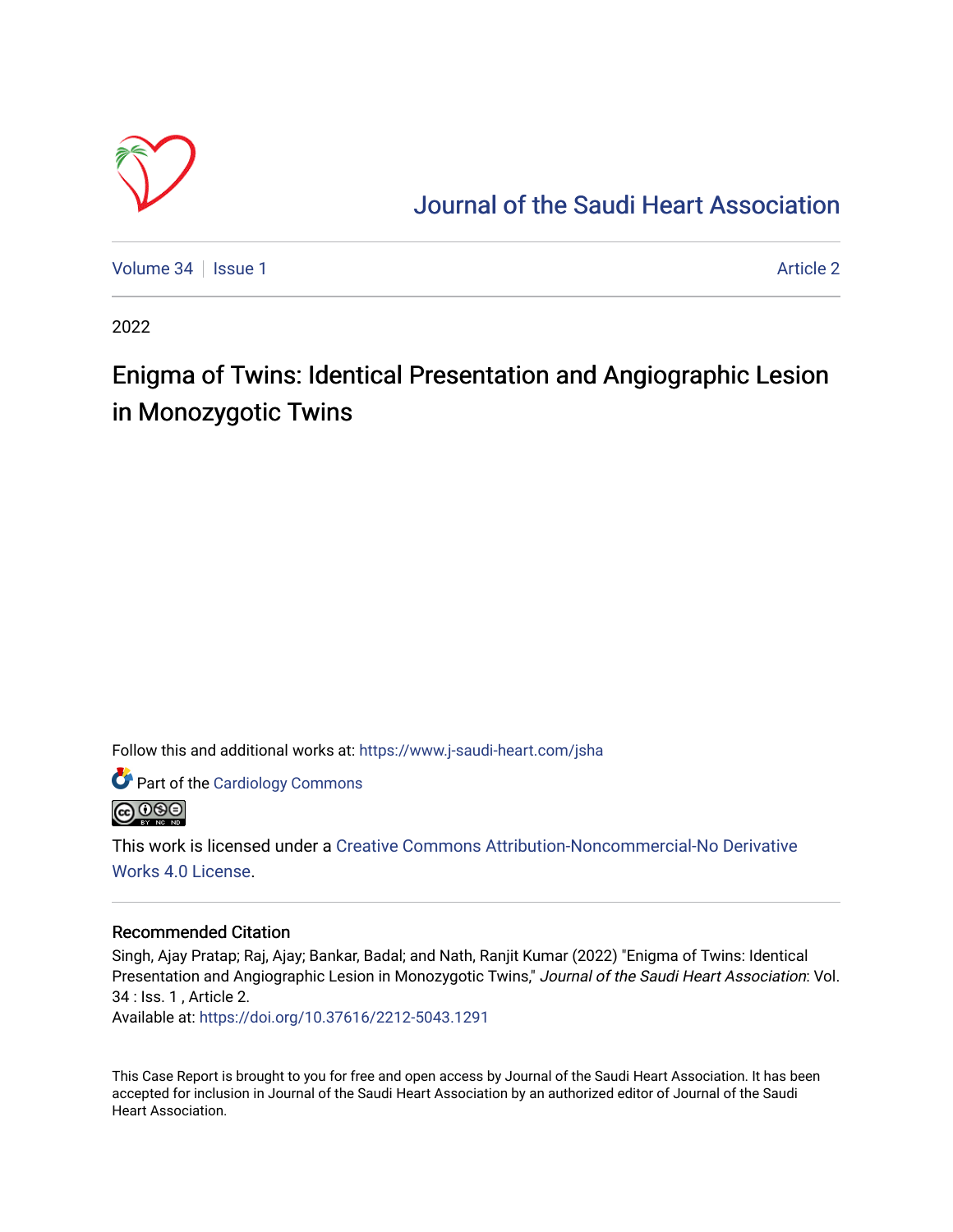# Enigma of Twins: Identical Presentation and Angiographic Lesion in Monozygotic Twins

Ajay Pratap Singh\*, Ajay Raj, Badal Bankar, Ranjit Kumar Nath

Department of Cardiology, Atal Bihari Vajpayee Institute of Medical Sciences and Dr. Ram Manohar Lohia Hospital, New Delhi, India

#### Abstract

We present a case of monozygotic identical twins presenting with coronary artery disease (CAD), there were striking similarities in the symptoms, coronary anatomy, and lesions.

Keywords: Coronary artery disease, Genetic, Monozygotic, Twins

#### 1. Case report

1.1. History of presentation

T win A was a 36-year male who was referred to our outpatient department with the presenting complaint of angina on exertion currently in New York Heart Association (NYHA) class III for two months. Twin B the monozygotic identical twin brother of twin A, had angina and dyspnea on exertion (NYHA class II) for 2 months, with a positive stress test.

#### 1.2. Past medical history

Both the twins belong to the upper socioeconomic class, are well-educated, living in a joint family together. They have no history of addiction in form of substance abuse/smoking or tobacco consumption and both the twins were having a sedentary lifestyle. Twin A medical history included treatment for dyslipidemia and was on rosuvastatin (20 mg) along with aspirin (75 mg) and beta-blocker (metoprolol 25 mg) for 1 month. His family history was significant for an identical twin (twin B) who also has similar complaints of angina, dyspnea on exertion (NYHA class II) and was on treatment for

dyslipidemia for 1 month including metoprolol (25 mg), aspirin (75 mg) & rosuvastatin (20 mg).

#### 1.3. Investigations

The baseline ECG of both the twins was within normal limit however, stress evaluation test for Twin B had significant ST depression during the peak of exercise and in the recovery phase of TMT.

Both the twins underwent CT angiography showing significant lesions [\(Fig. 1](#page-2-0)), rest of all the investigations and their comparisons are depicted in [Table 1](#page-3-0).

#### 1.4. Management

Twin A was treated with successful implantation of an everolimus-eluting stent in left circumflex to first OM (2.75 mm  $\times$  28 mm) [\(Fig. 2-](#page-3-1)II). While for twin B two everolimus-eluting stents in OM  $(2.75 \text{ mm} \times 28 \text{ mm})$  and PLV  $(2.5 \text{ mm} \times 36 \text{ mm})$ were implanted with satisfactory angiographic results ([Fig. 2](#page-3-1)-IV; [Fig. 3](#page-4-0)-III).

### 2. Discussion

Twins have been an interest in studies since antiquity. Twins' studies compare the similarity of a disease or a specific trait between twin pairs. As the

<sup>\*</sup> Corresponding author at: Room No. 229, Department of Cardiology, Atal Bihari Vajpayee Institute of Medical Sciences and Dr. Ram Manohar Lohia Hospital, New Delhi, 110001, India. E-mail address: [ajayaps04@gmail.com](mailto:ajayaps04@gmail.com) (A.P. Singh).



Received 24 September 2021; revised 19 December 2021; accepted 22 December 2021. Available online 14 January 2022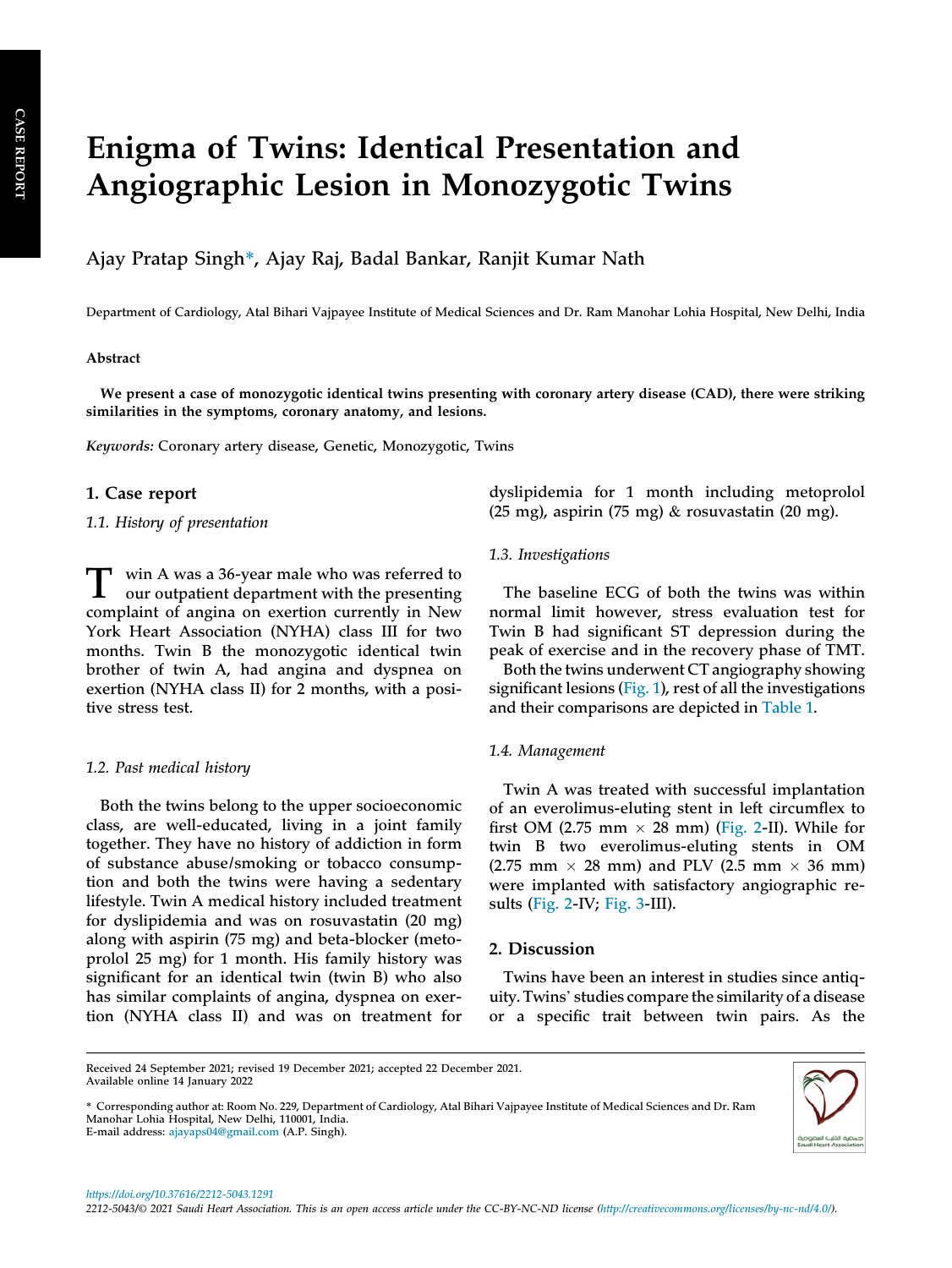pathogenesis of CAD is multifactorial with a conglomerate interaction between the genetic and environmental factors [\[1](#page-4-1)]. It has provided researchers with an invaluable tool to assess the effect of genetics and environmental factors independently in the development of CAD [\[2](#page-5-0)].

Although family history is an established risk factor for the development of CAD [\[3](#page-5-1)], twin studies prove to be more powerful due to inherent characteristics, such as similar exposure to pre-and post-natal environmental factors (e.g., lifestyle, diet, physical activity) as compared to the general population. These known and even unknown variables endow to the development of CAD [[2\]](#page-5-0), therefore attributing a phenotypic difference to genetic or environmental factors becomes easier with twin studies.

The idea of twins and cardiovascular similarity first began with studies for concordance of electrocardiograms [\[1](#page-4-1)], which revealed certain similarities, and more recently with angiographic concordance which has been shown only in a few case reports [\[4](#page-5-2),[5\]](#page-5-3). In the last two decades, several genetically defined risk factors have been established via twin studies as a causal factor for CAD including blood pressure, lipid levels [[6\]](#page-5-4), and smoking [\[7](#page-5-5)]. The incidence of monozygotic twins in India is estimated to be 3.67 per million [\[8](#page-5-6)]. In this context, our case provides comprehensive and detailed insights into CAD in monozygotic twins with similar risk factors.

<span id="page-2-0"></span>The twins in our case are of interest due to several reasons: I) monozygotic; II) simultaneous and similar presentation (angina); III) relatively young

|  | Abbreviations |
|--|---------------|
|--|---------------|

| CAD             | coronary artery disease            |
|-----------------|------------------------------------|
| ECG.            | Electrocardiogram                  |
| TMT             | Treadmill test                     |
| PLV             | posterior left ventricular artery  |
| <b>RCA</b>      | right coronary artery              |
| LAD             | left anterior descending artery    |
| LC <sub>x</sub> | left circumflex artery             |
| LM              | left main                          |
| OМ              | obtuse marginal artery             |
| PCI             | percutaneous coronary intervention |
|                 |                                    |

age (mid-thirties); IV) similar predisposing risk factors (dyslipidemia); V) similar environmental factors; VI) no family history of CAD; VII) concordant angiographical lesions; IX) simultaneous and successful stent implantation in both the twins. Although we report a single pair of monozygotic twins, the evidence gained is suggestive of a genetic predisposition for the development of CAD in this specific subset of patients with no family history.

Earlier Frings et el [\[9](#page-5-7)]. showed that dominance of the coronary circulation was concordant in twins with inter-twin variability in coronary artery diameter and length. They showed that concordance of the lesion was only seen in 54% of the study group. However, the data is sparse and mainly represented by case reports, it is well documented that monozygotic twins have a similar subset of the lesion and premature CAD  $[8,10-12]$  $[8,10-12]$  $[8,10-12]$  $[8,10-12]$  $[8,10-12]$ . We like to point towards the fact that the evidence derived in favor of



Fig. 1. 3D reconstruction of CT angiography showing similarity in lesion subset in both the twins (white circle-at LCx and OM bifurcation).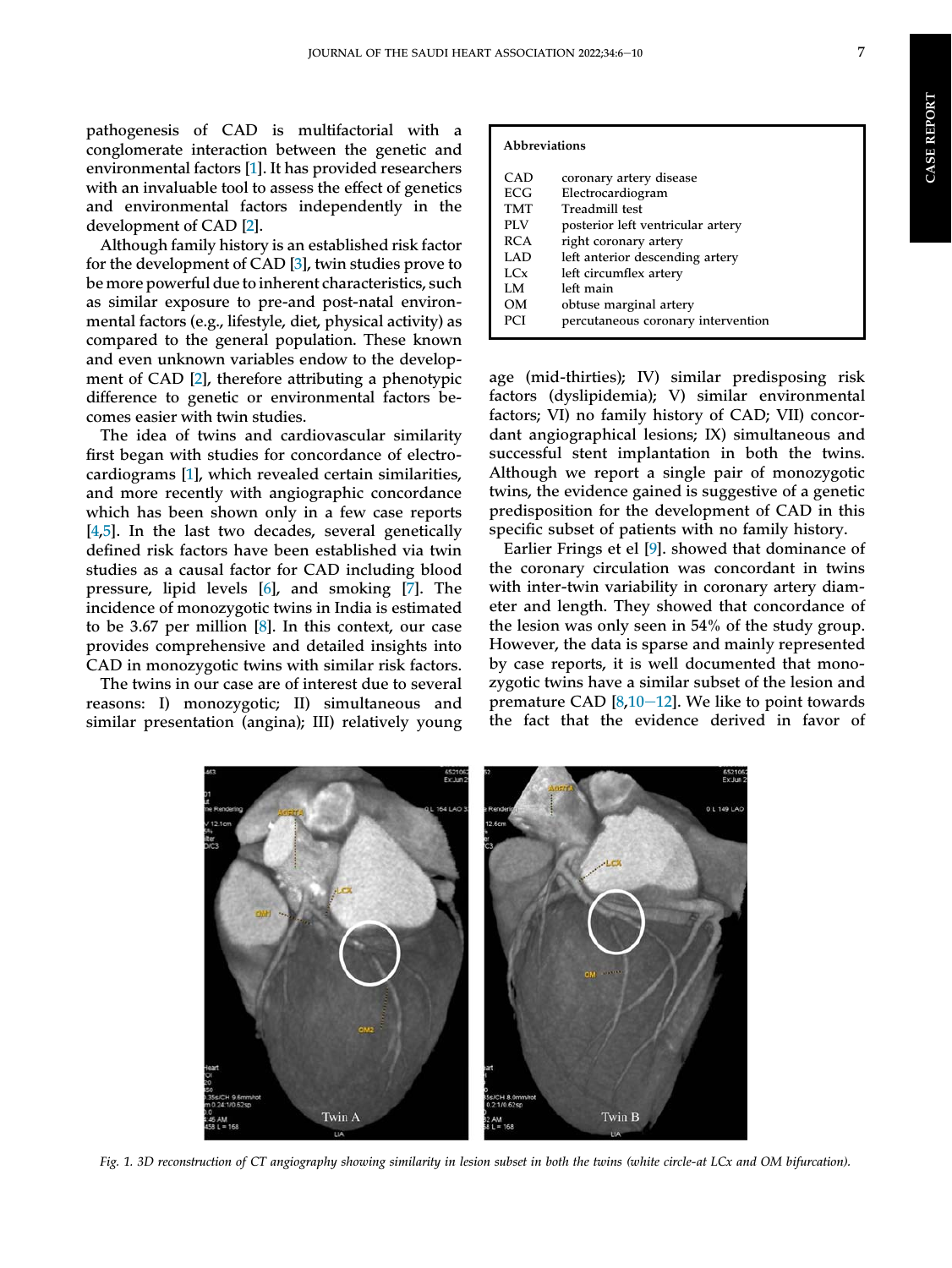|                               | Twin A                          | Twin B                                                                            |
|-------------------------------|---------------------------------|-----------------------------------------------------------------------------------|
| BMI                           | 23.437                          | 21.875                                                                            |
| Predisposing risk factor      | Dyslipidemia                    | Dyslipidemia                                                                      |
| $TC^{\#}$ (mg/dl)             | 305 <sub>1</sub>                | 9831                                                                              |
| $LDL***$ (mg/dl)              | $232 \uparrow$                  | 212 <sub>1</sub>                                                                  |
| $HDL^{***}(mg/dl)$            | 55                              | 41                                                                                |
| $TG$ <sup>####</sup> (mg/dl)  | 163                             | $521$ <sup>↑</sup>                                                                |
| <b>Biochemical Parameters</b> |                                 |                                                                                   |
| $\bullet$ Hs-CRP $*$          | 4.37 $(N)$                      | 1.99(N)                                                                           |
| • Homocysteine **             | 14.2 $(N)$                      | 15.2(N)                                                                           |
| $\bullet$ Lipoprotein (a) *** | 12.30(N)                        | 10.50(N)                                                                          |
| Coronary artery dominance     | Right                           | Right                                                                             |
| Coronary calcium score        | 65                              | 22                                                                                |
| Vessel Diameter (mm)          |                                 |                                                                                   |
| $\bullet$ LM                  | 4.00                            | 4.5                                                                               |
| $\bullet$ LAD                 | 3.00                            | 3.00                                                                              |
| $\bullet$ LC <sub>x</sub>     | 2.75                            | 2.75                                                                              |
| $\bullet$ RCA                 | 3.00                            | 3.00                                                                              |
| Coronary Lesion               | $95\%$ lesion in OM (Fig. 2-I). | 70% stenosis of the first OM (Fig. 2-III) and<br>90% stenosis of PLV (Fig. 3-II). |

<span id="page-3-0"></span>Table 1. Comparison of clinical and angiographic parameters between the two twins.

Serum Homocysteine range \*\* (5-16 µmol/dl); Lipoprotein (a) range \*\*\* (< 20 mg/dl).

BMI = body mass index (normal range 20-25 kg/m<sup>2</sup>); N = normal value;  $\uparrow$  =increased; TC = total cholesterol (#<200 mg/dl); TG = triglycerides (#### <165 mg/dl); HDL = high density lipoprotein (## $\geq$ 40 mg/dl); LDL = low density lipoprotein (##<100 mg/dl); Hs-CRP = high-sensitive C-reactive protein[ $*(<5.0$  mg/dl)].

monozygotic twins is derived from case reports and are always subjected to publication bias where only the concordant features are reported and require larger multicentric studies for concrete evidence.

<span id="page-3-1"></span>Although this is a single case report, certain conclusions can be drawn with our case: I) premature CAD in monozygotic twins; II) simultaneous similar presenting complaints; III) similar coronary anatomy along with lesion subset; IV) predominant play of genetic factor in the development of CAD. In a large Swedish study, the relative risk of death in the next 10 years was 8.1 for monozygotic twins when one of the



Fig. 2. Left coronary angiogram showing the baseline coronary lesion similarity between the presenting twins (I & III) and post PCI results (II & IV).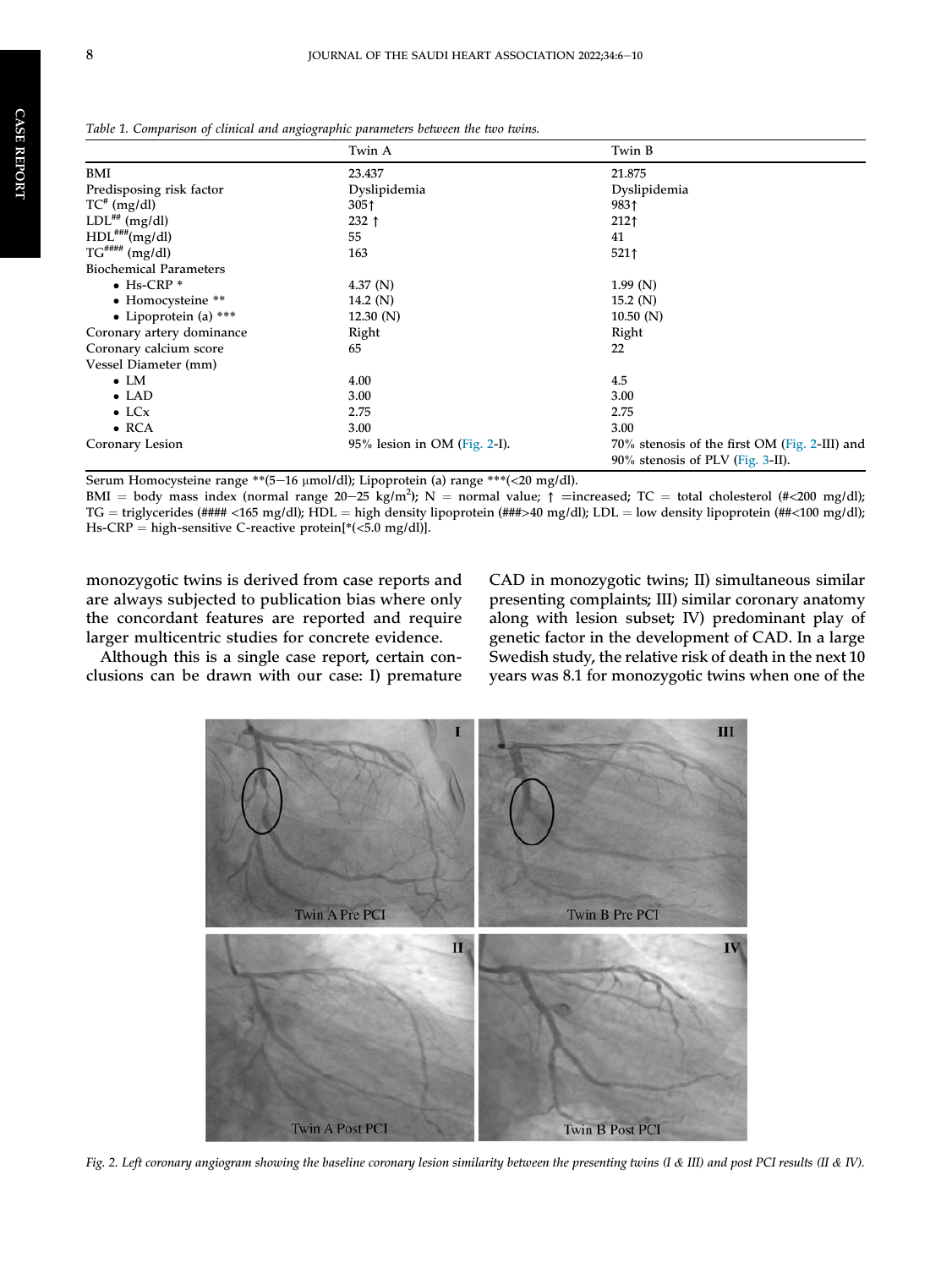<span id="page-4-0"></span>

Fig. 3. Right coronary angiogram showing baseline coronary lesion (I & II) and post PCI result (III).

twins has expired because of CAD [[5\]](#page-5-3). In a study by Samuels et al. [[1\]](#page-4-1) the likelihood of discovering occult CAD was as high as 50% in an asymptomatic twin of symptomatic pair. So, we conclude from our case that monozygotic twins have additional susceptibility to the development of CAD with concordant coronary artery lesions which need to be monitored aggressively and treated if required.

### 3. Conclusion

Reports such as these provide a concrete argument for a genetic role in the development of CAD. Based on our experience we propose strict surveillance of CAD among monozygotic twins regardless of young age, presence of risk factors, or limiting symptoms.

# Learning objectives

- 1. There is a concordance of presentation as well as angiographic finding among monozygotic twins.
- 2. Premature coronary artery disease in monozygotic twins is a predominantly genetically determined entity.
- 3. This genetic predisposition gives us a chance for early prevention and robust surveillance among twins regardless of the presenting symptoms or traditional risk factors.

#### Funding

None.

## Author contribution

Conception and design of Study: APS, AR. Literature review: APS, AR. Acquisition of data: APS, BB. Analysis and interpretation of data: APS. Research investigation and analysis: APS, AR, BB. Data collection: APS, APS. Drafting of manuscript: APS. Revising and editing the manuscript critically for important intellectual contents: APS, RKN. Data preparation and presentation: RKN. Supervision of the research: AR, RKN. Research coordination and management: RKN. Funding for the research: APS, AR.

#### Conflicts of interest

No relationships with industry.

#### References

<span id="page-4-1"></span>[1] Samuels LE, Samuels FS, Thomas MP, Morris RJ, Wechsler AS. Coronary artery disease in identical twins. Ann Thorac Surg 1999 Aug;68(2):594-600. [https://doi.org/10.1016/](https://doi.org/10.1016/s0003-4975(99)00629-3) [s0003-4975\(99\)00629-3](https://doi.org/10.1016/s0003-4975(99)00629-3). PMID: 10475448.